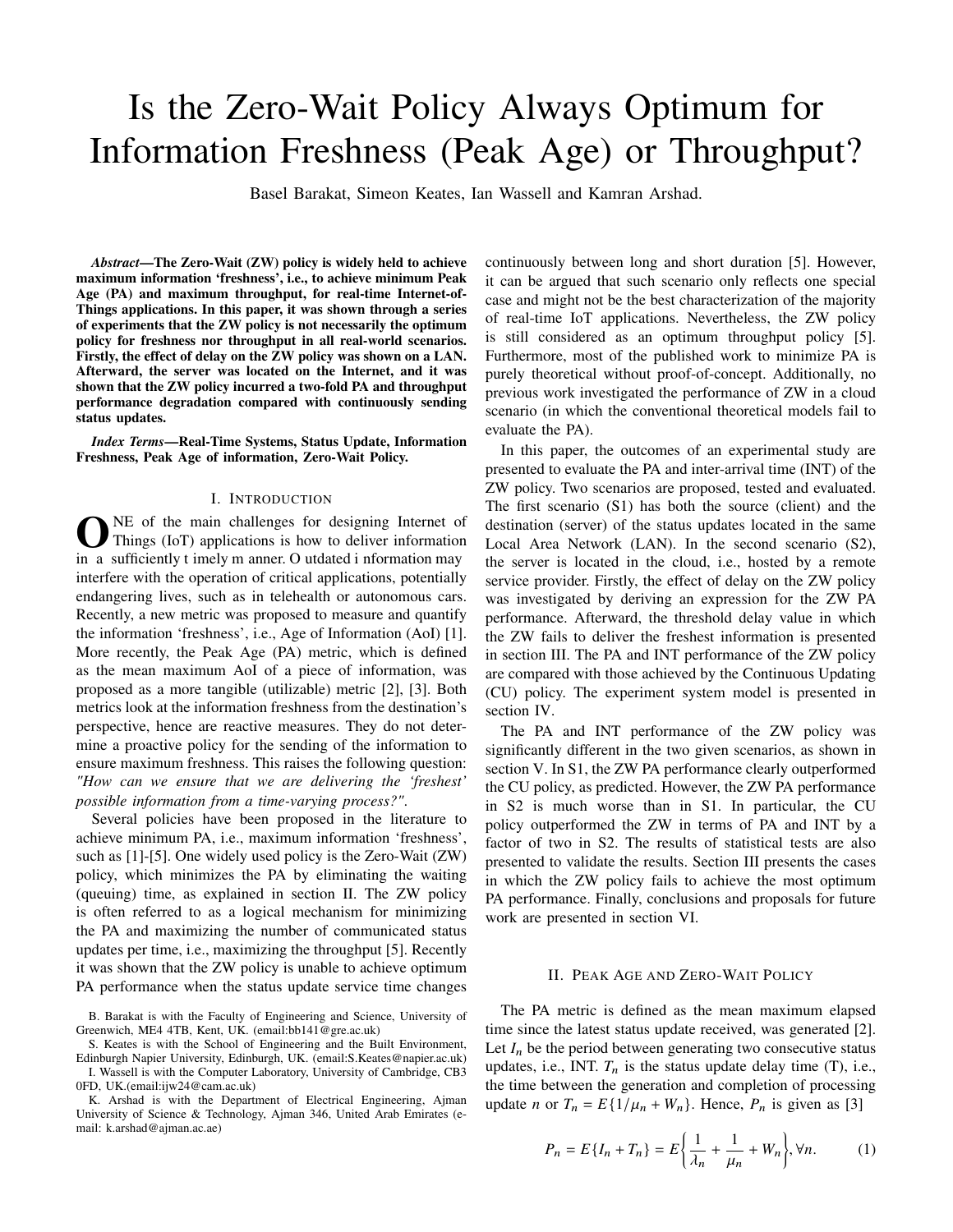Where  $E\{\cdot\}$  is the expectation operator,  $1/\mu_n$  is the status service time and  $W_n$  is the waiting time. In other words, the PA is equal to the inter-arrival duration plus the delay time.

It can be argued that ZW can minimize PA and  $I_n$  by achieving a zero-waiting time i.e.,  $W_n = 0$ ,  $\forall n$  [3]. In the ZW policy, the clients (e.g., sensors) may generate status updates only when the server is idle, the ZW system model is shown in Fig. 1. Therefore, the clients must wait for the server to send an Acknowledgment (ACK) for each status update [5]. Hence,  $I_n$  depends on the delay time of both the status update and the ACK (i.e.,  $T_n^{ACK}$ ). Fig. 2 illustrates the PA and INT of the ZW policy. The ZW model proposed in [3], [6] was based on the assumption that the client would receive the ACK and generate a new status update instantaneously. However, this assumption does not represent many IoT applications accurately and holds true only in some special cases, such as point to point communication.



Fig. 1. Zero-Wait policy network as in [5], where the client sends the updates through the queue to the server, and the server sends an ACK to the client.



Fig. 2. An illustration of Peak Age for the Zero-Wait policy. Where  $t_n$  is the time at which update  $n$  was generated,  $r_n$  is the time update  $n$  was received,  $T_n^{ACK}$  is n ACK delay time, I represents the inter-arrival time and  $P_n$  is the Peak Age of update  $n$ .

## III. WHEN IS THE ZERO-WAIT NOT OPTIMAL?

To understand the limitations of ZW policy, it is important to explicitly identify the scenarios that the ZW is not optimal. Hence, it is useful to have a closed form expression for the ZW PA, as (1) represents the general case of PA. For the ZW, the waiting time is equal to zero,i.e.,  $W_n = 0$ ,  $\forall n$ . On the other hand, the inter-arrival times depend on the service time for the update and the corresponding  $ACK$  delay time  $(T^{ACK})$ . In particular, the inter-arrival time for ZW,

$$
I_n^{ZW} = S_n + T_n^{ACK},\tag{2}
$$

therefore,

$$
P_n^{ZW} = 2T_n + T_n^{ACK} = \frac{2}{\mu_n} + T_n^{ACK}.
$$
 (3)

Therefore, using (1) and (3) the ZW would achieve a longer PA than a general status updating policy (*P*) if,

$$
P < P^{ZW} \; \text{iff} \; E\{w + \frac{1}{\mu} + \frac{1}{\lambda}\} < E\{\frac{2}{\mu} + T^{ACK}\} \tag{4}
$$

$$
P < P^{ZW} \; \text{iff} \; E\{w + \frac{1}{\lambda} - \frac{1}{\mu}\} < E\{T^{ACK}\}.\tag{5}
$$

Consider an M/M/1 queue where the client updates interarrival time follows an exponential inter-arrival time; its waiting time is  $w = \frac{\lambda}{\mu(u-\lambda)}$ . If the waiting time is substituted in  $\lim_{\mu} \lim_{\mu} \lim_{\lambda \to 0} \lim_{\mu \to 0} \lim_{\lambda \to 0} \lim_{\lambda \to 0} \lim_{\lambda \to 0} \lim_{\lambda \to 0} \lim_{\lambda \to 0} \lim_{\lambda \to 0} \lim_{\lambda \to 0} \lim_{\lambda \to 0} \lim_{\lambda \to 0} \lim_{\lambda \to 0} \lim_{\lambda \to 0} \lim_{\lambda \to 0} \lim_{\lambda \to 0} \lim_{\lambda \to 0} \lim_{\lambda \to 0} \lim_{\lambda \to 0} \lim_{\lambda \to 0} \lim_{\lambda \to 0} \lim_{\lambda \to$ 

$$
P^{M/M/1} < P^{ZW} \; \text{iff} \; E\{\frac{\rho}{\mu - \lambda} + \frac{1}{\lambda} - \frac{1}{\mu}\} < E\{T^{ACK}\}. \tag{6}
$$

For M/D/1 queue the  $w = \frac{p}{2\mu(1-\rho)}$  the threshold is

$$
P^{M/D/1} < P^{ZW} \, if \, f \, E\{ \frac{\rho}{2\mu(1-\rho)} + \frac{1}{\lambda} - \frac{1}{\mu} \} < E\{ T^{ACK} \}. \tag{7}
$$

From (6) and (7), the threshold ACK delay time  $\tau$  (in which the ZW would be not optimal) for an M/M/1 and M/D/1 queue with a  $\mu = 1$  is shown in Fig. 3. In other words, if the ACK delay time exceeds the  $\tau$  value the ZW would fail to deliver the information as fresh as a general updating policy.



Fig. 3. The threshold ACK delay time  $(\tau)$  in which updating using the PA of M/M/1 and M/D/1 queues with  $\mu = 100$  is shorter than ZW.

Moreover, the ZW would fail to deliver the freshest information if the updates were sent through the internet. One the other hand, in several IoT applications the sensors transmit status updates to a server located in the cloud and which is provided by a service provider. Indeed, several IoT service providers rely on Infrastructure as a Service (IaaS) to support the sensors. As an example, Amazon provides Amazon Web Services (AWS), Google offers the Google Cloud Platform and Microsoft provides Microsoft Azure Platform. Thus, for such IoT networks, it is of paramount importance to consider the effect of ACK delay time on the PA performance. However, the proposed condition proposed in (5) is only applicable to a closed queue, and it is not applicable to the cloud scenario. Hence, to understand the limitation of the ZW in the cloud it must be evaluated experimentally.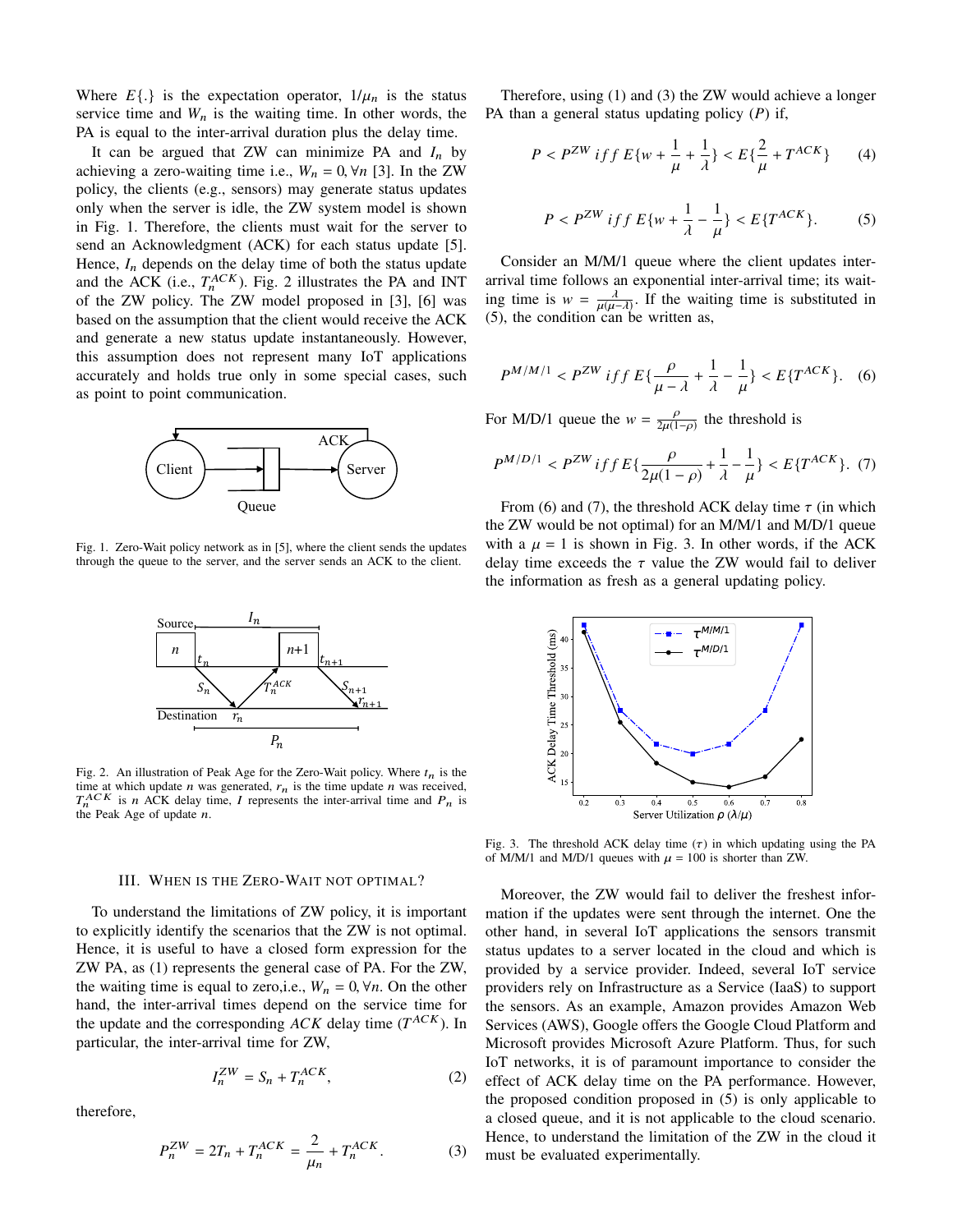## IV. EXPERIMENT SETUP

In this paper, the performance of the ZW policy in terms of PA and throughput is obtained using a Server-Client network topology for the following two scenarios: S1 and S2. In S1, both server and client were placed on the same LAN while in S2 a virtual server was used that was located on an IaaS provider and the client was located at the University of Greenwich, Medway campus.

The status updates were sent from the client to the server. Each update contained the instantaneous time-stamp representing the time of the generation of the update (*t*). Subsequently, the client only generated a new update and time-stamp after receiving an ACK from the server. A flowchart demonstrating the client function is presented in Fig. 4. In S1, a delay was added in the server to investigate the effect of the service time on the PA and throughput performance. The delay followed an exponential distribution. After the delay period, the server sent an ACK back to the client. In S2, as soon as the server received an update, it sent an ACK back to the client with no added delay to investigate the effect of delays arising from using a cloud-based server rather than a LAN one. Subsequently, in both scenarios, the server recorded the corresponding instantaneous time-stamp (*r*) for each update received and logged both the time of the generation and the receipt of the update.



Fig. 4. Zero-Wait client flowchart. The client generates a time-stamp, sends it, then waits for an ACK and then it will repeat this procedure.

The PA and INT performance of the ZW policy was compared with the CU policy. The CU policy is a very simple policy in which the client generates a time-stamp and sends it to the server. Instantly after that, it would generate the next time-stamp. Therefore, the inter-arrival time depends on how quickly the client can generate and transmit an update (or on the client's processor clock frequency). In the experiments conducted, in S1  $\lambda \approx \mu$ .

The PA and delay time of the  $n<sup>th</sup>$  status update can be calculated as follows:

$$
P_n = r_{n+1} - t_n \quad \text{and} \quad T_n = r_n - t_n \tag{8}
$$

The PA vector is defined as  $\delta = (P_1, P_2, \dots, P_{N-1})$ , where *N* is the total number of status updates sent. Similarly, the interarrival time vector is  $i = (I_1, I_2, ..., I_{N-1})$ . The experimental PA (*P*) and the value of INT, as calculated in experiments, denoted by *I*, is equal to the median value of the *i* vector, can be calculated as

$$
P = \tilde{\delta} \quad \text{and} \quad I = \tilde{i} \tag{9}
$$

where  $\delta$  is the median value of the vector  $\delta$ .

# V. ZERO-WAIT PEAK AGE AND THROUGHPUT PERFORMANCE

Initially, the effect of the ACK delay on the ZW PA performance was investigated. Fig. 5, presents the PA of ZW

and M/M/1 with  $\mu = 100$ . As proposed in (6), the PA of ZW exceed the PA of the M/M/1 queue when the ACK delay approaches the  $\tau$  value. Also, it is observed that the results validate the expression derived in (3).



Fig. 5. ZW and M/M/1 queue, PA performance  $(P)$  versus ACK delay time.

The ZW policy shows significantly different performance for the two given scenarios. Fig. 6 and Fig. 7 show *P* and *I* respectively for 1000 updates in S1 compared with the mean service time. In S1, the Zero-Wait policy outperformed the CU policy in terms of both *P* and *I*, as shown in Fig. 6 and Fig. 7. In particular, the CU PA is 60 times longer than the ZW policy for all the service times that were tested. This considerable difference was due to the exponentially increasing waiting time of the CU policy. On the other hand, the ZW policy achieved a low waiting time. The median INT *I*, as a function of mean service time, was similar for both policies as shown in Fig. 7.



Fig. 6. ZW and CU, PA performance  $(P)$  versus service time for S1. The PA value for both policies increase with the service time, however, its value for CU is notably higher.



Fig. 7. ZW and CU, INT performance  $(I)$  versus service time for S1. The inter-arrival time performance of both policies is approximately equal.